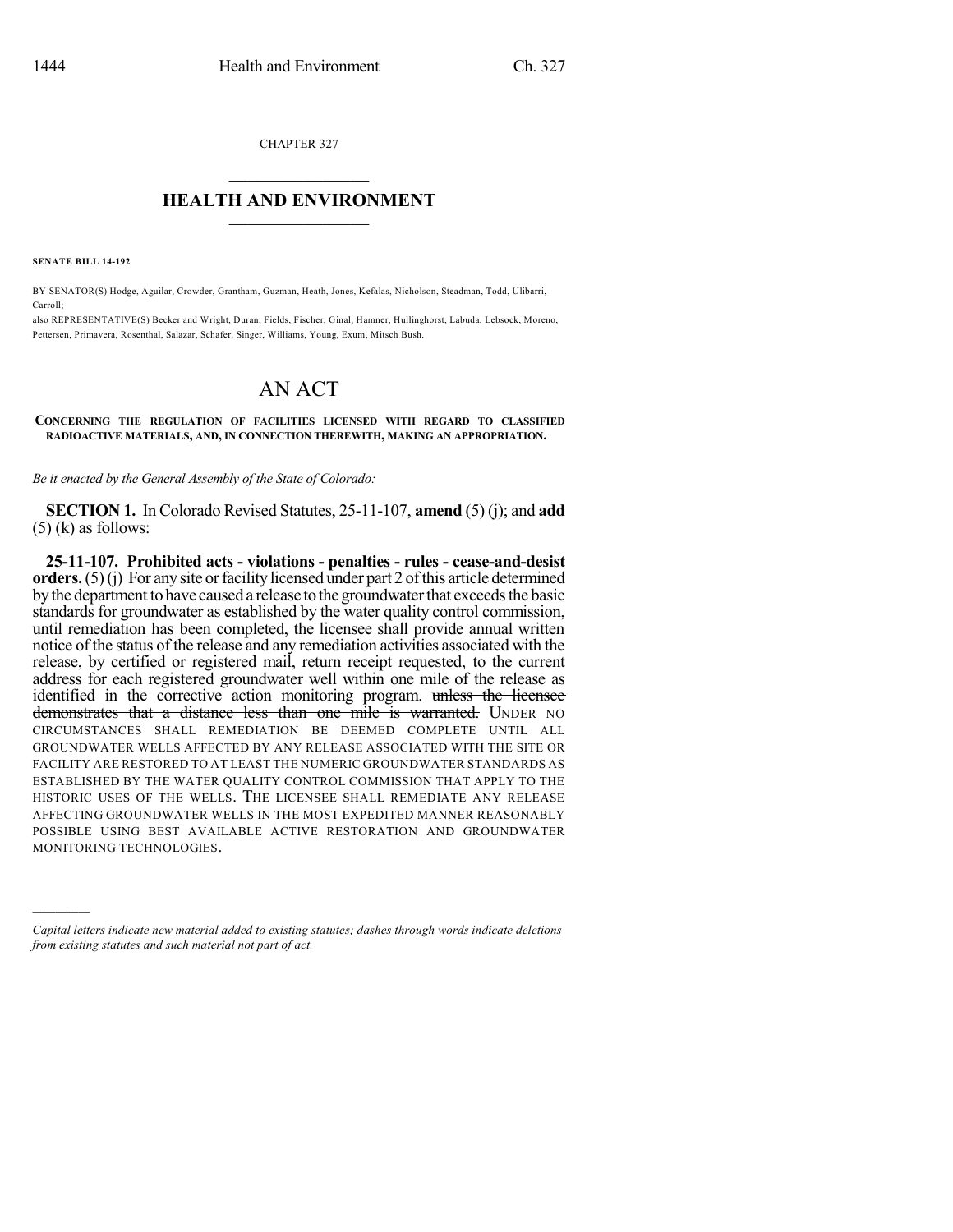## Ch. 327 Health and Environment 1445

(k) FOR ANY SITE OR FACILITY LICENSED UNDER PART 2 OF THIS ARTICLE, IN ADDITION TO ANY REPORTING REQUIREMENTS PROVIDED IN THE LICENSE OR RULES, THE LICENSEE SHALL PROVIDE NOTICE TO THE DEPARTMENT AS SOON AS PRACTICABLE UPON DISCOVERY OF ANY SPILL OR RELEASE INVOLVING TOXIC OR RADIOACTIVE MATERIALS AND SHALL PROVIDE AN INITIAL WRITTEN REPORT WITHIN SEVEN DAYS AFTER ANY SUCH DISCOVERY.THE DEPARTMENT SHALL POST ALL SUCH WRITTEN REPORTS ON THE DEPARTMENT'S WEB SITE AS SOON AS PRACTICABLE, AND IN NO CASE LATER THAN SEVEN DAYS AFTER RECEIPT BY THE DEPARTMENT.

**SECTION 2.** In Colorado Revised Statutes, 25-11-201, **amend** (1.6) as follows:

**25-11-201. Definitions.** As used in this part 2, unless the context otherwise requires:

(1.6) "Facility" means a uranium OR THORIUM mill, processing, or disposal facility required to be licensed pursuant to this article and a site for such facility.

**SECTION 3.** In Colorado Revised Statutes, 25-11-203, **amend** (2) (b) introductory portion, (2)(b)(I) introductory portion, (2)(b)(III), (3)(c)(V)(B), and (3) (c) (V) (C); and **add** (3) (C) (V) (D) as follows:

**25-11-203. Approval of facilities, sites, and shipments for disposal of radioactive waste.** (2) (b) In addition to the requirements of paragraph (a) of this subsection (2), each proposed license, five-year license renewal, or license amendment pertaining to the facility's receipt of classified material shall MUST include a written application to the department and information relevant to the pending application, including:

(I) Transcripts of two public meetings hosted and presided over by a person selected upon agreement by the department, the board of county commissioners of the county where the facility is located, and the applicant. One or both of the meetings shall be a hearing conducted to comply with section 24-4-104 or 24-4-105, C.R.S. The APPLICANT SHALL PAY THE reasonable, necessary, and documented expense of the meetings. or hearing shall be paid by the facility. Such THE meetings shall not be held until the department determinesthat the application issubstantially complete. The facility APPLICANT shall provide the public with:

(III) A response, if any, to the environmental assessment written by the board of county commissioners of the county in which the classified material is proposed to be received for storage, processing, or disposal at a facility and provided to the facility within ninety days after the first public meeting. Upon request of and documentation of the expenditure by such board, the applicant shall provide the board with up to fifty thousand dollars, AS ADJUSTED FOR INFLATION SINCE 2003, which shall be IS available to the board for the reasonable and necessary expenses during the pendency of the application to assist the board in responding to the application, including to pay for an independent environmental analysis by a disinterested party with appropriate environmental expertise to assist the board in preparing its response. The board's response may consider whether the approval of the license, five-year license renewal, or license amendment pertaining to the facility's receipt or disposal of the classified material will present any substantial adverse impact upon the safety or maintenance of transportation infrastructure or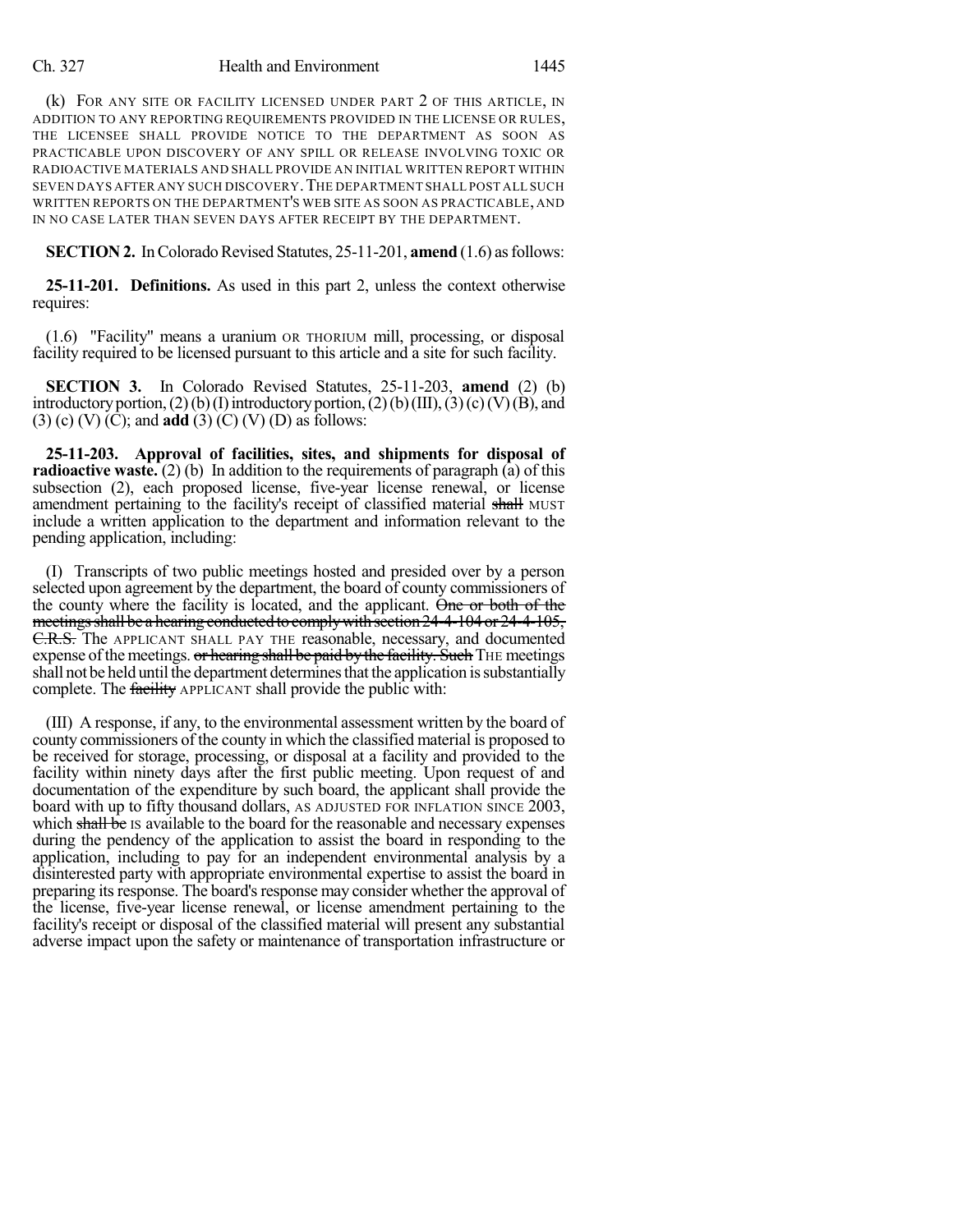transportation facilities within the county.

(3) (c) (V) (B) The DEPARTMENT SHALL CONVENE THE first public meeting  $\sigma$ hearing required by subparagraph (I) of paragraph (b) of subsection (2) of this section shall be convened within forty-five days after publication of its determination that the application is substantially complete. The DEPARTMENT SHALL CONVENE THE second such public meeting or hearing shall be convened within thirty days after the first public meeting GIVING PUBLIC NOTICE OF A DRAFT DECISION AS DESCRIBED IN SUB-SUBPARAGRAPH (C) OF THIS SUBPARAGRAPH (V).

(C) The department shall INITIATE A FINAL PUBLIC COMMENT PROCESS BY POSTING ON THE DEPARTMENT'S WEB SITE AN INITIAL DRAFT DECISION TO approve, approve with conditions, or deny the application submitted under paragraph (b) of subsection (2) of this section, within three hundred sixty days after the second public meeting; except that, for an applicant that has completed the second public meeting on or before June 8, 2010, the department shall act upon the application within the time frame prescribed by this sub-subparagraph  $(C)$  as it existed as of the date of the application ALONG WITH ALL REQUIRED FINAL TECHNICAL AND ENVIRONMENTAL IMPACT ANALYSES CONDUCTED BY THE DEPARTMENT, ALL REQUESTS FROM THE DEPARTMENT SEEKING INFORMATION FROM THE APPLICANT, ALL OF THE APPLICANT'S RESPONSES, ALL PUBLIC COMMENTS, A DRAFT LICENSE FOR ANY PROPOSED APPROVAL, AND ANY ADDITIONAL INFORMATION THAT MAY ASSIST THE PUBLIC REVIEW OF THE DEPARTMENT'S DRAFT DECISION.

(D) AFTER REVIEW OF ALL FINAL PUBLIC COMMENTS, THE DEPARTMENT SHALL ISSUE A FINAL DRAFT DECISION AND PROVIDE AFFECTED PARTIES, INCLUDING THE APPLICANT IN THE CASE OF APPROVAL WITH CONDITIONS OR DENIAL, AN OPPORTUNITY TO REQUEST AN ADJUDICATORY HEARING IN ACCORDANCE WITH SECTIONS 24-4-104AND 24-4-105,C.R.S.IF NO PARTY SEEKS A HEARING, THE FINAL DRAFT DECISION BECOMES FINAL AGENCY ACTION. IF ANY PARTY SEEKS A HEARING, RESOLUTION OF ALL MATERIAL ISSUES OF FACT,LAW, OR DISCRETION PRESENTED BY THE RECORD AND THE APPROPRIATE ORDER,SANCTION,RELIEF, OR DENIAL THEREOF MUST BE THROUGH AN INITIAL DECISION OF A HEARING OFFICER. THE APPLICANT SHALL PAY ALL REASONABLE, NECESSARY, AND DOCUMENTED EXPENSES OF THE HEARING. UPON ISSUANCE OF THE INITIAL DECISION OF THE HEARING OFFICER, AND AFTER ANY ALLOWABLE APPEAL TO THE EXECUTIVE DIRECTOR, THE DEPARTMENT SHALL ISSUE WITHIN A REASONABLE TIME A FINAL DECISION TO APPROVE, APPROVE WITH CONDITIONS, OR DENY THE APPLICATION. THE FINAL DECISION IS SUBJECT TO JUDICIAL REVIEW PURSUANT TO SECTION 24-4-106, C.R.S.

**SECTION 4. Appropriation.** In addition to any other appropriation, there is hereby appropriated, out of any moneys in the radiation control fund created in section  $25-11-104$  (6) (c), Colorado Revised Statutes, not otherwise appropriated, to the department of public health and environment, for the fiscal year beginning July 1, 2014, the sum of \$30,986 and 0.4 FTE, or so much thereof as may be necessary, to be allocated to the radiation management program for the implementation of this act as follows:

**Operating Expenses** 

Personal Services  $$ 28,806 \text{ and } 0.4 \text{ FTE}$ <br>Operating Expenses  $$ 2.180.$